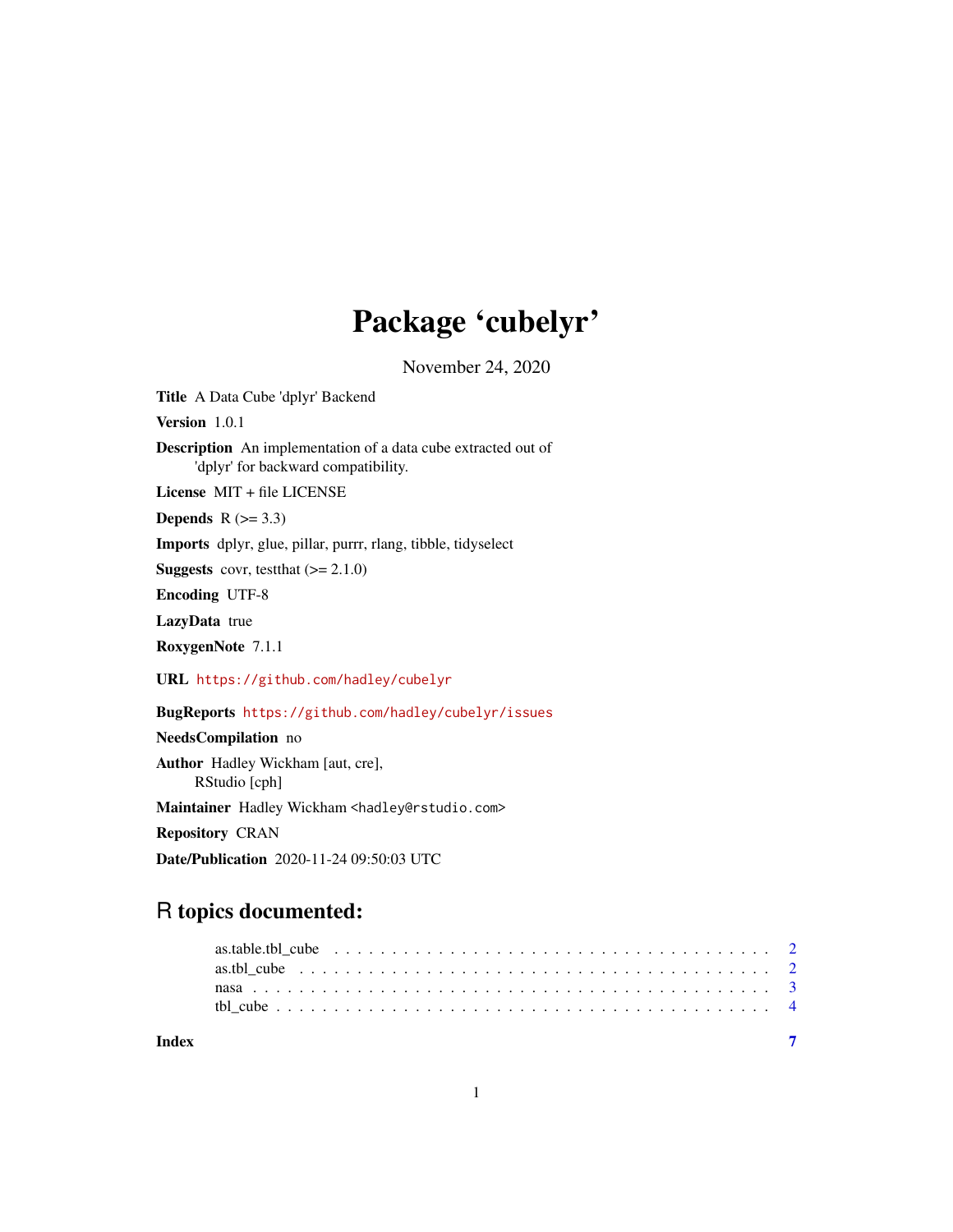<span id="page-1-0"></span>as.table.tbl\_cube *Coerce a* tbl\_cube *to other data structures*

#### Description

Supports conversion to tables, data frames, tibbles.

For a cube, the data frame returned by [tibble::as\\_tibble\(\)](#page-0-0) resulting data frame contains the dimensions as character values (and not as factors).

#### Usage

```
## S3 method for class 'tbl_cube'
as.table(x, \ldots, measure = 1L)
## S3 method for class 'tbl_cube'
as.data.frame(x, ...)
## S3 method for class 'tbl_cube'
as\_tibble(x, \ldots)
```
#### Arguments

| $\mathsf{x}$            | a tbl cube                                          |
|-------------------------|-----------------------------------------------------|
| $\cdot$ $\cdot$ $\cdot$ | Passed on to individual methods; otherwise ignored. |
| measure                 | A measure name or index, default: the first measure |

#### Value

A table, data frame, or tibble, as appropriate.

<span id="page-1-1"></span>

|  |  | as.tbl cube |  |
|--|--|-------------|--|
|--|--|-------------|--|

as.tbl\_cube *Coerce an existing data structure into a* tbl\_cube

#### Description

Coerce an existing data structure into a tbl\_cube

#### Usage

```
as.tb1<sub>cube</sub>(x, \ldots)## S3 method for class 'array'
as.tbl_cube(
  x,
  dim\_names = names(dimnames(x)),
```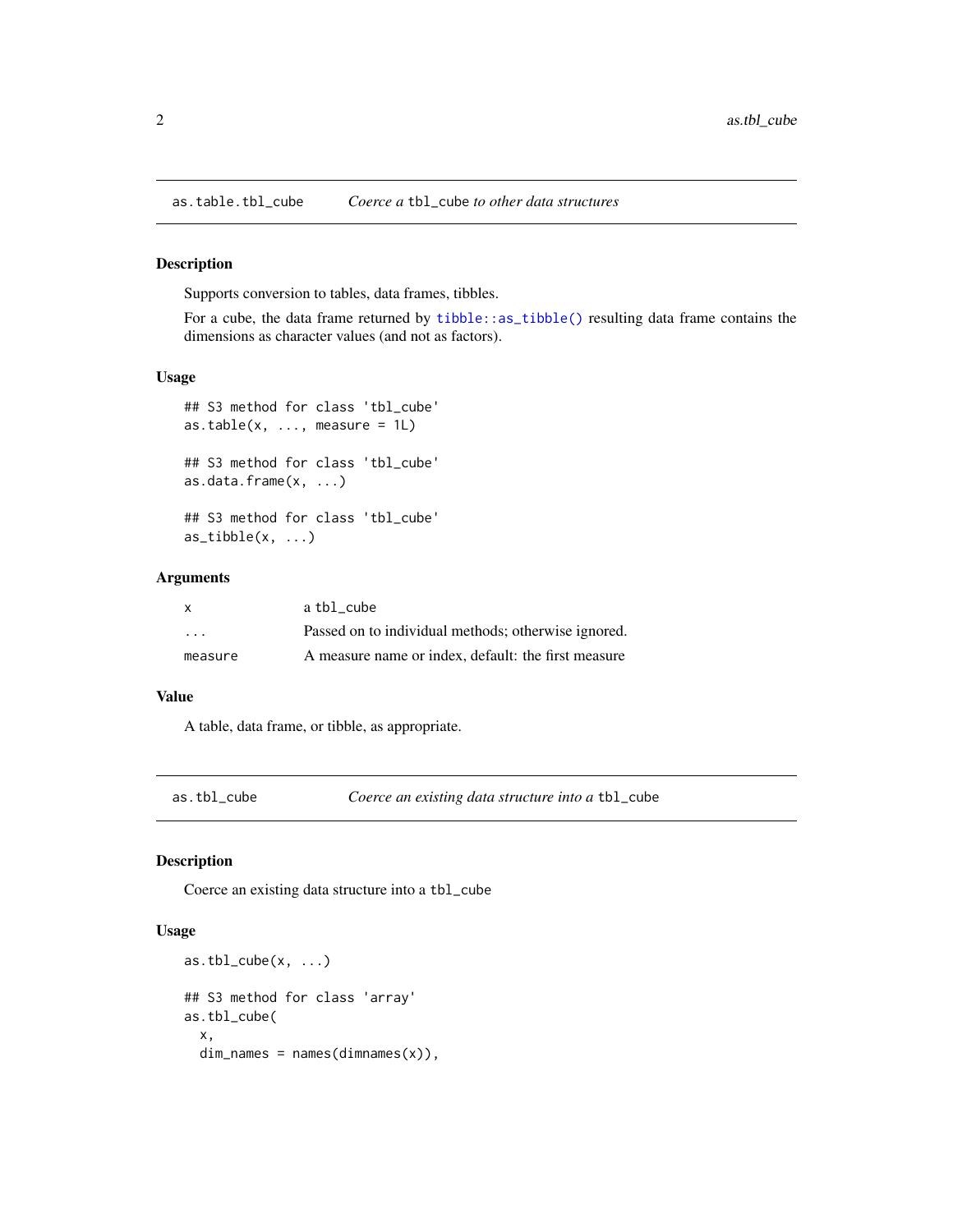```
met_name = deparse(substitute(x)),...
\lambda## S3 method for class 'table'
as.tb1_cube(x, dim_names = names(dimnames(x)), met_name = "Freq", ...)## S3 method for class 'matrix'
as.tbl_cube(
 x,
 dim\_names = names(dimnames(x)),met_name = deparse(substitute(x)),...
)
## S3 method for class 'data.frame'
as.tb1_cube(x, dim\_names = NULL, met_name = guess_met(x), ...)
```
#### Arguments

| X.        | an object to convert. Built in methods will convert arrays, tables and data frames. |
|-----------|-------------------------------------------------------------------------------------|
| .         | Passed on to individual methods; otherwise ignored.                                 |
| dim_names | names of the dimensions. Defaults to the names of the dimension ().                 |
| met name  | a string to use as the name for the measure.                                        |

#### Value

A tbl\_cube.

nasa *NASA spatio-temporal data*

#### Description

This data comes from the ASA 2007 data expo, <http://stat-computing.org/dataexpo/2006/>. The data are geographic and atmospheric measures on a very coarse 24 by 24 grid covering Central America. The variables are: temperature (surface and air), ozone, air pressure, and cloud cover (low, mid, and high). All variables are monthly averages, with observations for Jan 1995 to Dec 2000. These data were obtained from the NASA Langley Research Center Atmospheric Sciences Data Center (with permission; see important copyright terms below).

#### Usage

nasa

#### Format

A [tbl\\_cube](#page-3-1) with 41,472 observations.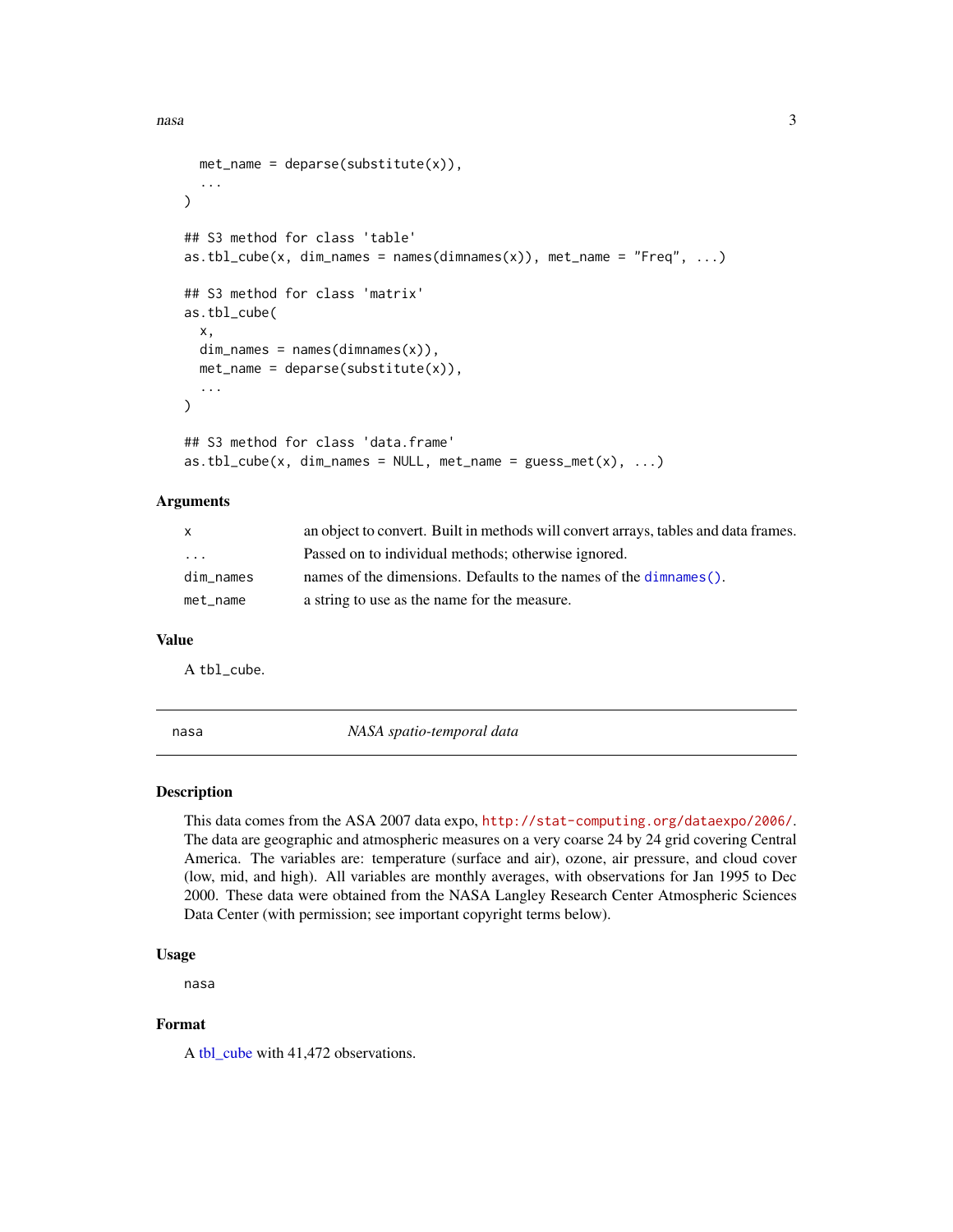#### <span id="page-3-0"></span>Dimensions

- lat, long: latitude and longitude
- year, month: month and year

#### Measures

- cloudlow, cloudmed, cloudhigh: cloud cover at three heights
- ozone
- surftemp and temperature
- pressure

#### Examples

nasa

<span id="page-3-1"></span>tbl\_cube *A data cube tbl*

#### Description

A cube tbl stores data in a compact array format where dimension names are not needlessly repeated. They are particularly appropriate for experimental data where all combinations of factors are tried (e.g. complete factorial designs), or for storing the result of aggregations. Compared to data frames, they will occupy much less memory when variables are crossed, not nested.

#### Usage

tbl\_cube(dimensions, measures)

values.

#### Arguments

| dimensions | A named list of vectors. A dimension is a variable whose values are known<br>before the experiment is conducted; they are fixed by design (in <b>reshape2</b> they<br>are known as id variables). tbl_cubes are dense which means that almost every                                |
|------------|------------------------------------------------------------------------------------------------------------------------------------------------------------------------------------------------------------------------------------------------------------------------------------|
|            | combination of the dimensions should have associated measurements: missing<br>values require an explicit NA, so if the variables are nested, not crossed, the<br>majority of the data structure will be empty. Dimensions are typically, but not<br>always, categorical variables. |
| measures   | A named list of arrays. A measure is something that is actually measured, and<br>is not known in advance. The dimension of each array should be the same as<br>the length of the dimensions. Measures are typically, but not always, continuous                                    |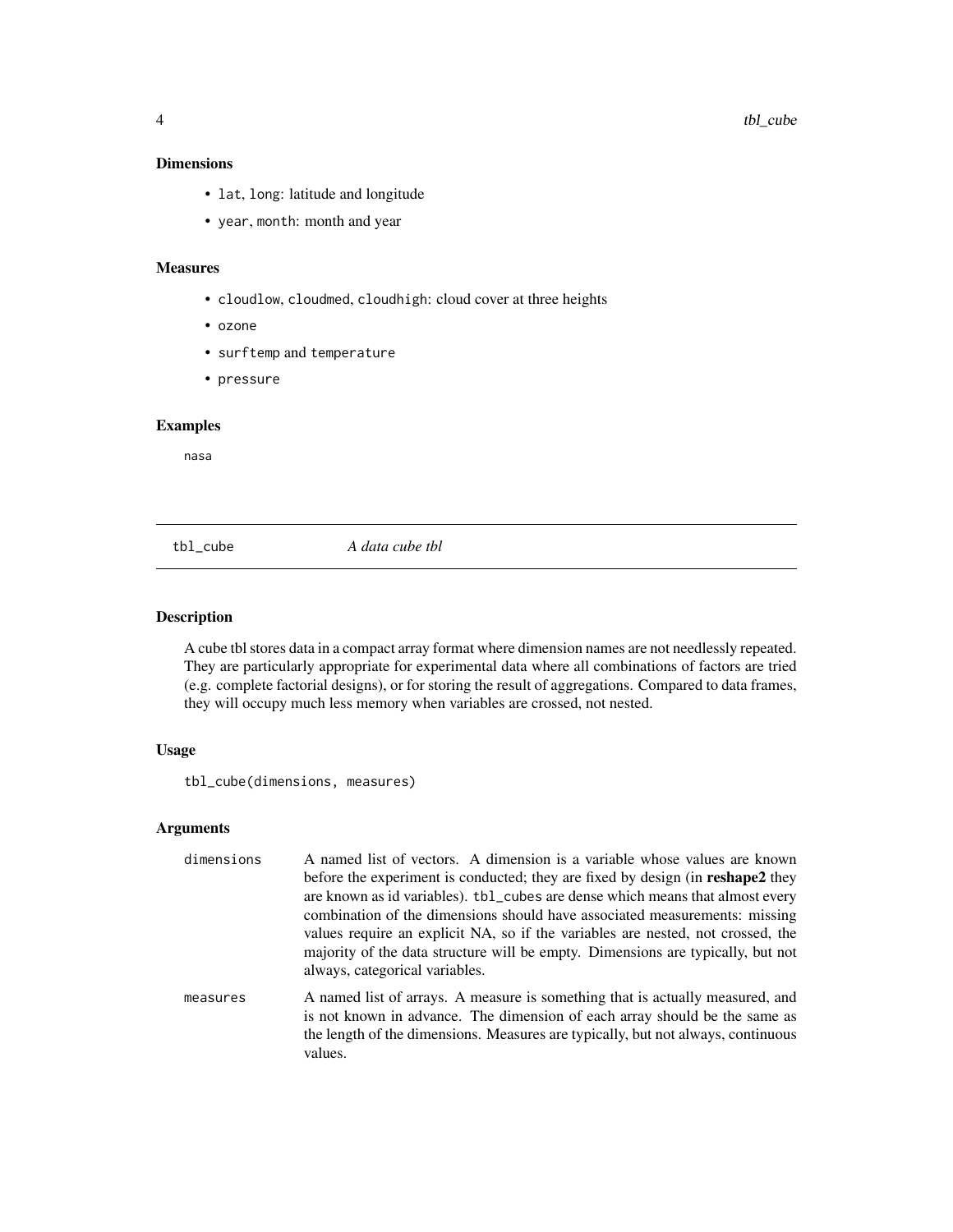#### <span id="page-4-0"></span>tbl\_cube 5

#### Details

tbl\_cube support is currently experimental and little performance optimisation has been done, but you may find them useful if your data already comes in this form, or you struggle with the memory overhead of the sparse/crossed of data frames. There is no support for hierarchical indices (although I think that would be a relatively straightforward extension to storing data frames for indices rather than vectors).

#### Value

A new data cube with class tbl\_cube.

#### Implementation

Manipulation functions:

- select() (M)
- summarise() (M), corresponds to roll-up, but rather more limited since there are no hierarchies.
- filter() (D), corresponds to slice/dice.
- mutate() (M) is not implemented, but should be relatively straightforward given the implementation of summarise.
- arrange() (D?) Not implemented: not obvious how much sense it would make

Joins: not implemented. See vignettes/joins.graffle for ideas. Probably straightforward if you get the indexes right, and that's probably some straightforward array/tensor operation.

#### See Also

[as.tbl\\_cube\(\)](#page-1-1) for ways of coercing existing data structures into a tbl\_cube.

#### Examples

```
library(dplyr)
# The built in nasa dataset records meterological data (temperature,
# cloud cover, ozone etc) for a 4d spatio-temporal dataset (lat, long,
# month and year)
nasa
head(as.data.frame(nasa))
titanic <- as.tbl_cube(Titanic)
head(as.data.frame(titanic))
admit <- as.tbl_cube(UCBAdmissions)
head(as.data.frame(admit))
as.tbl_cube(esoph, dim_names = 1:3)
# Some manipulation examples with the NASA dataset ---------------------------
```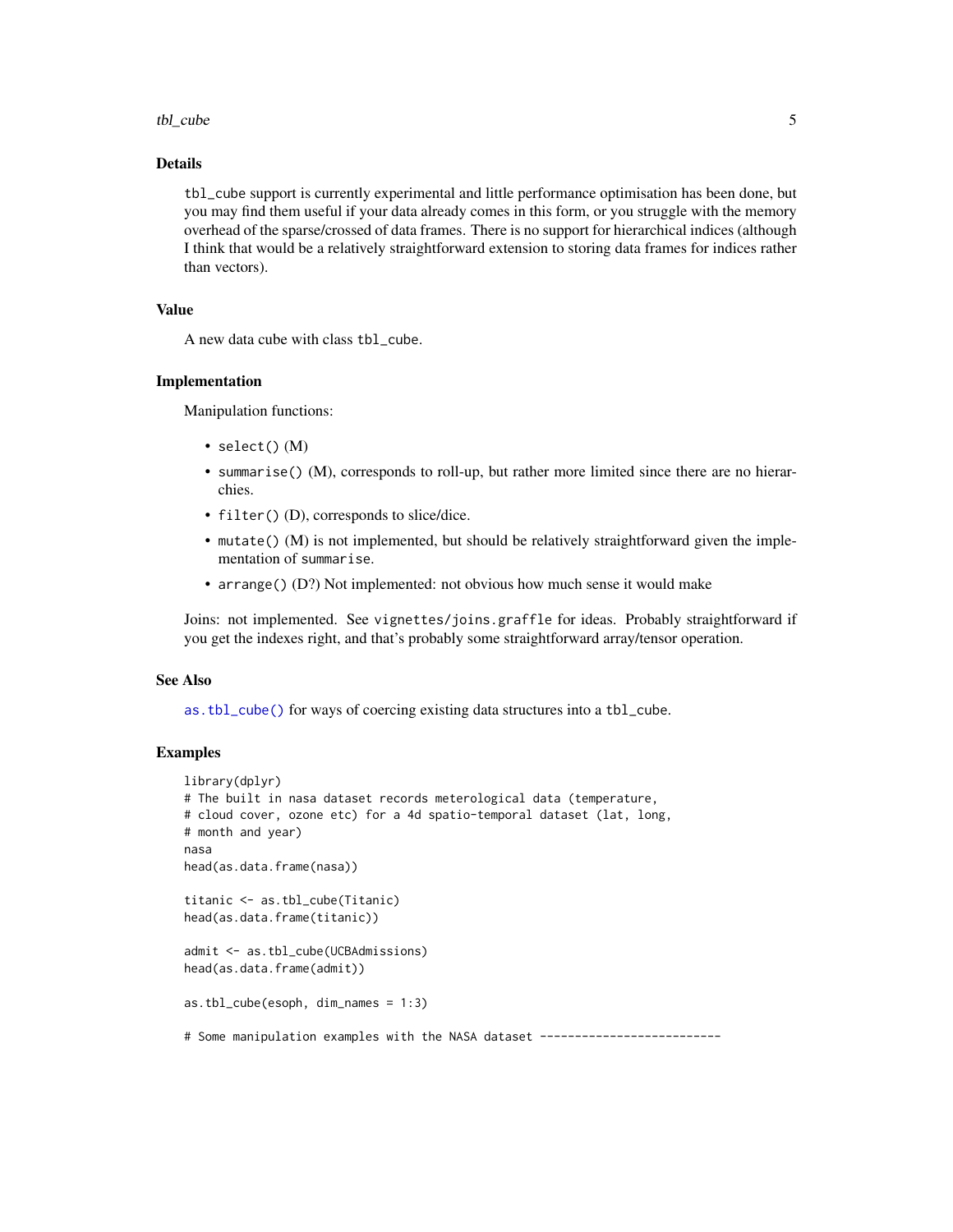#### 6 tbl\_cube tbl\_cube tbl\_cube tbl\_cube tbl\_cube tbl\_cube tbl\_cube tbl\_cube

```
# select() operates only on measures: it doesn't affect dimensions in any way
select(nasa, cloudhigh:cloudmid)
select(nasa, matches("temp"))
# filter() operates only on dimensions
filter(nasa, lat > 0, year == 2000)
# Each component can only refer to one dimensions, ensuring that you always
# create a rectangular subset
## Not run: filter(nasa, lat > long)
# Arrange is meaningless for tbl_cubes
by_loc <- group_by(nasa, lat, long)
summarise(by_loc, pressure = max(pressure), temp = mean(temperature))
```